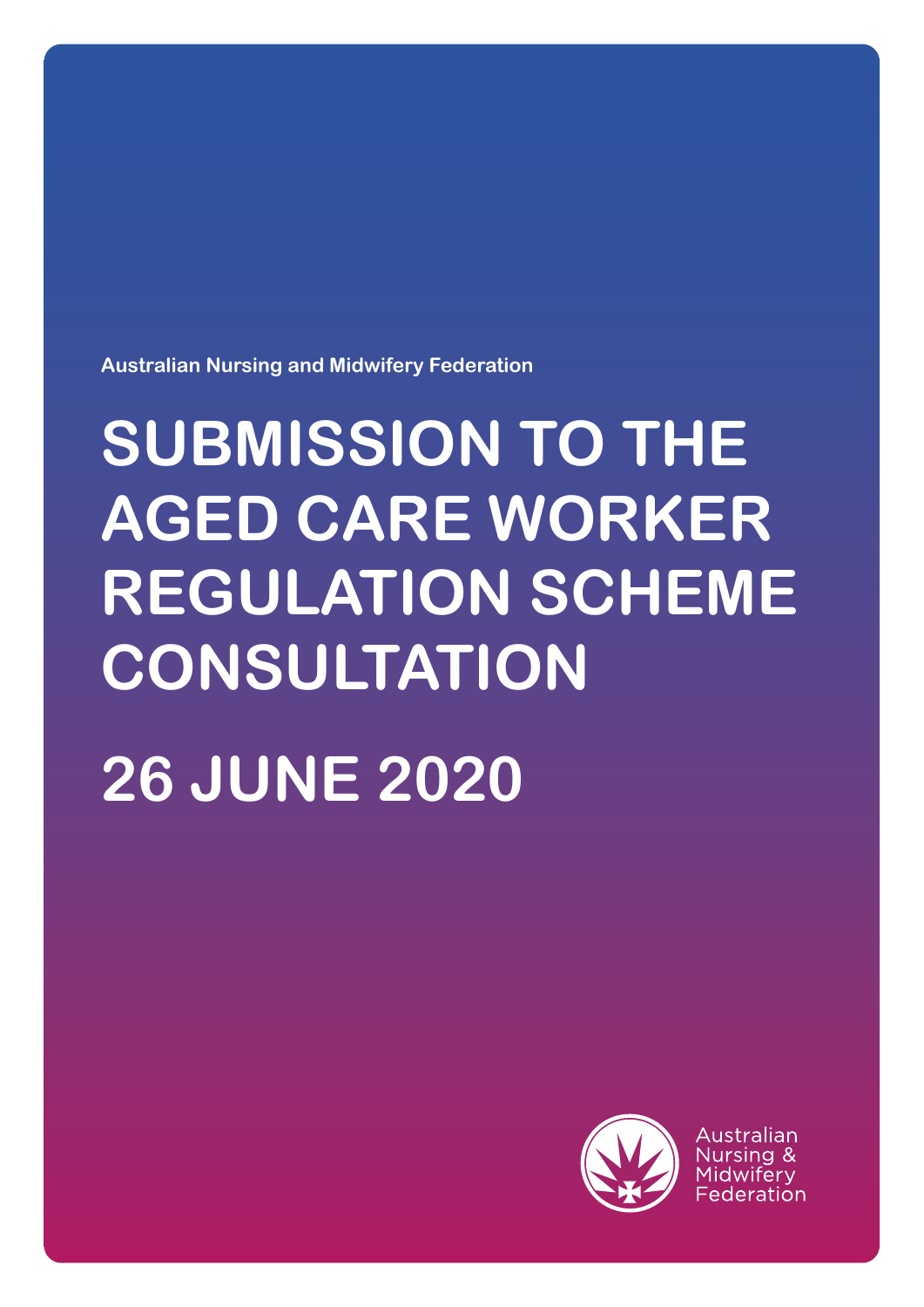

Australian Nursing and Midwifery Federation /**Aged Care Worker Regulation Scheme Consultation**

**Annie Butler Federal Secretary**

**Lori-anne Sharp Assistant Federal Secretary**

**Australian Nursing and Midwifery Federation Level 1, 365 Queen Street, Melbourne VIC 3000 T: 03 9602 8500 F: 03 9602 8567 E: anmffederal@anmf.org.au W: www.anmf.org.au**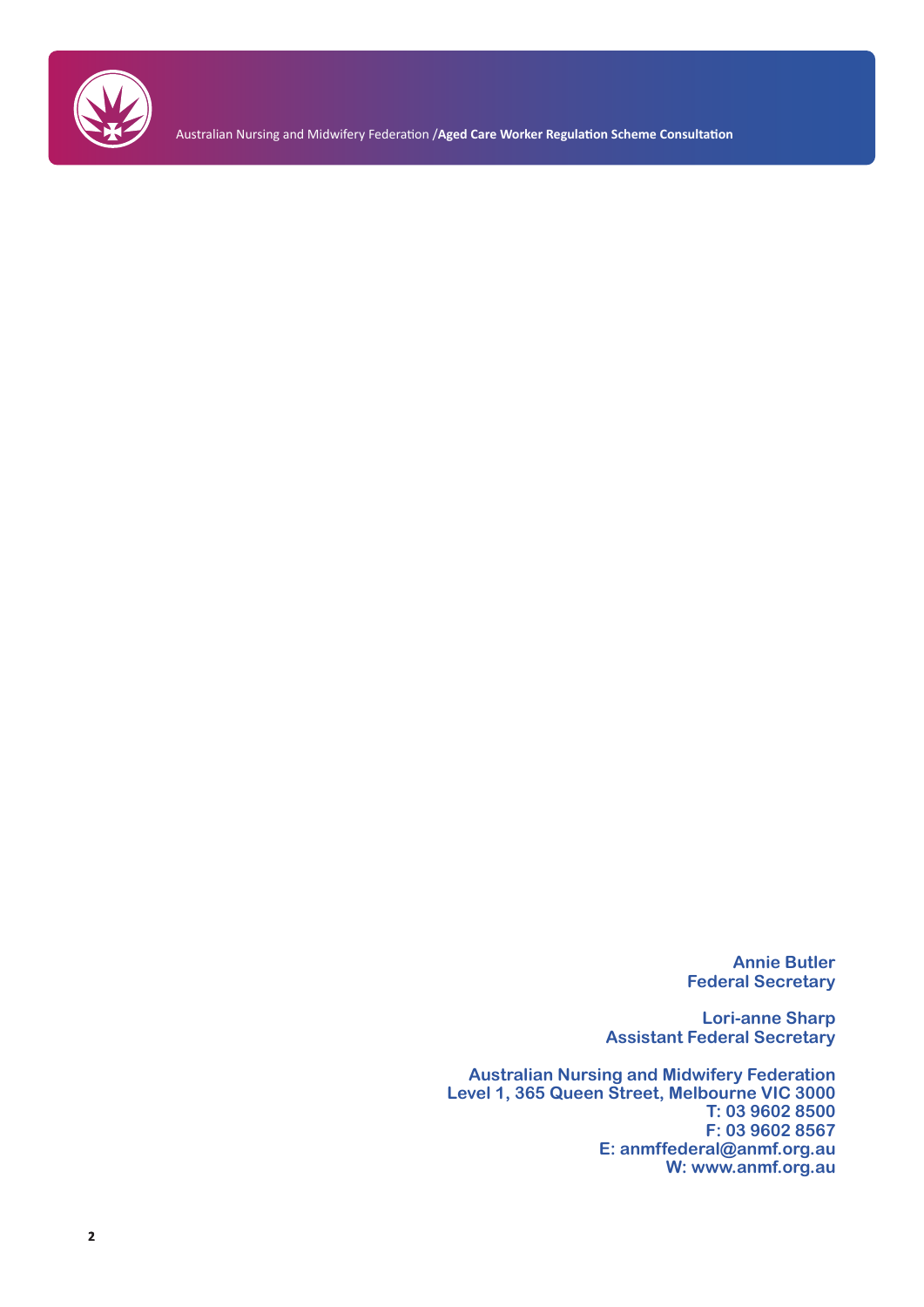

The ANMF is Australia's largest national union and professional nursing and midwifery organisation. In collaboration with the ANMF's eight state and territory branches, we represent the professional, industrial and political interests of more than 285,000 nurses, midwives and carers across the country.

Our members work in the public and private health, aged care and disability sectors across a wide variety of urban, rural and remote locations. We work with them to improve their ability to deliver safe and best practice care in each and every one of these settings, fulfil their professional goals and achieve a healthy work/life balance.

Our strong and growing membership and integrated role as both a professional and industrial organisation provide us with a complete understanding of all aspects of the nursing and midwifery professions and see us uniquely placed to defend and advance our professions.

Through our work with members we aim to strengthen the contribution of nursing and midwifery to improving Australia's health and aged care systems, and the health of our national and global communities.

With regard to care of older people, ANMF members work across all settings in which aged care is delivered, including over 40,000 members who are currently employed directly in the aged care sector. Many more of our members are involved in the provision of health care for older persons who move across sectors (acute, residential, community and in-home care), depending on their health needs. Being at the fore-front of aged care, and caring for older people over the twenty-four hour period in acute care, residential facilities and the community, our members are in a prime position to make clear recommendations to improve the care provided and enhance processes for access to that care.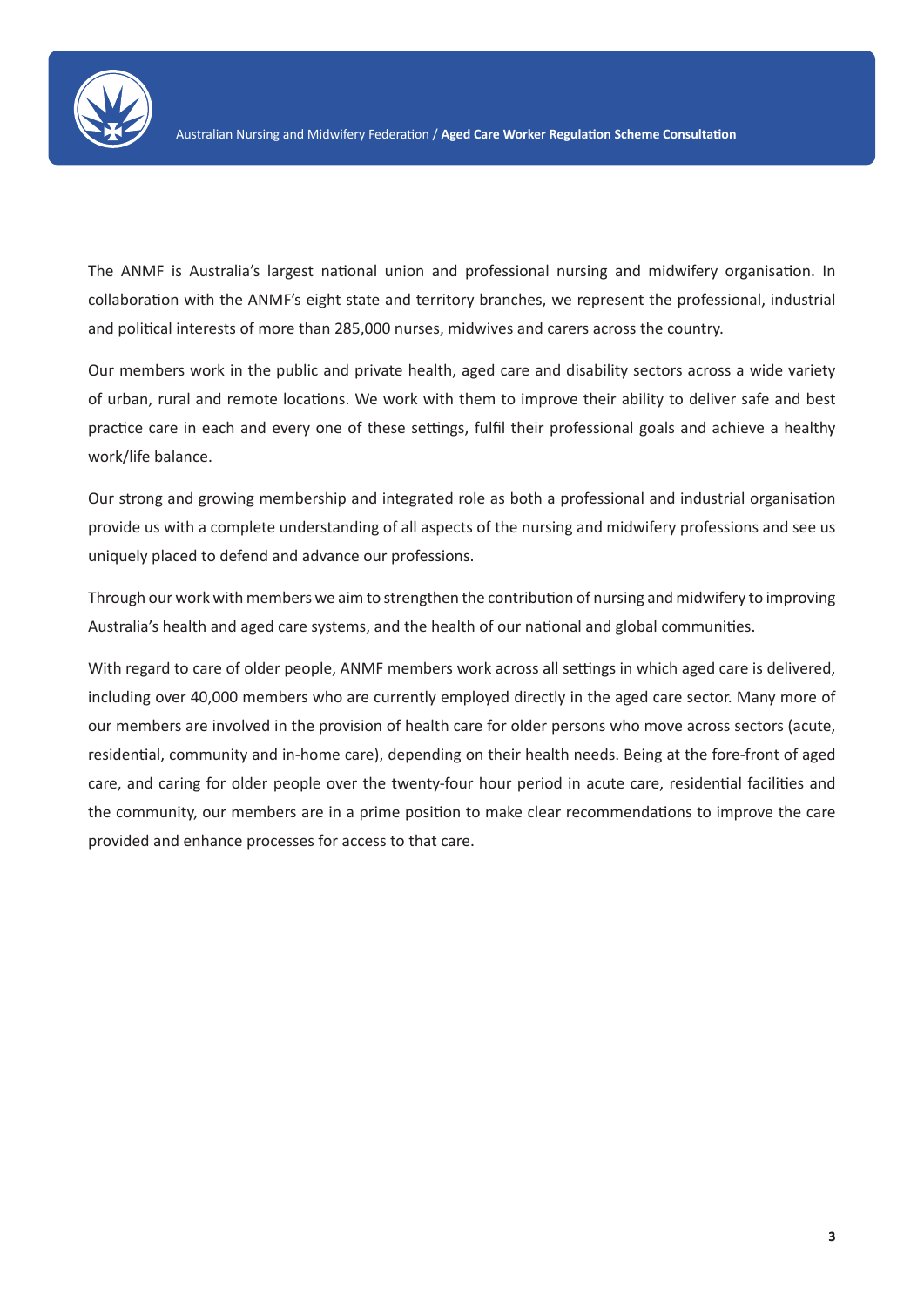

# **INTRODUCTION**

The ANMF has supported and campaigned for regulation for unregulated aged care workers (however titled)<sup>1</sup> since 2004.<sup>2</sup> The ANMF believes that unregulated aged care workers should have been included in the national registration and accreditation scheme when it was introduced in 2010, as they, like registered and enrolled nurses, provide aspects of nursing care to the public.

The purpose of this scheme is public safety – consumers and employers know that health practitioners registered under the Australian Health Practitioner Regulation Agency (AHPRA) meet a national minimum standard of education, English proficiency, and are a fit and proper person for their role, thereby guaranteeing minimum levels of care regardless of where that care is delivered.

Our aged population deserve no less reassurance or transparency regarding the people who deliver their care, whatever the setting. Indeed, the first right in the Charter of Health Care Rights is "safe and high quality care and services".<sup>3</sup> It is therefore essential that these health care workers are safe and competent to practice, work within a formal national regulation framework to enable them to complete their care delivery safely.

Members of the ANMF have expressed their concern about aged care workers not being regulated for many years. These members include registered nurses, enrolled nurses and unregulated aged care workers themselves. The concerns relate to the lack of consistency in standards of educational preparation, competence and no national register to track an aged care worker if there has been an established public safety risk. Registered nurses have specifically also raised ongoing concerns relating to their professional responsibility to provide supervision and support to aged care workers in often very difficult, understaffed nursing homes.

The aged care sector's quality of care has changed over the period the ANMF have been campaigning for national regulation for this group of workers, as outlined in the Royal Commission into Aged Care Quality and Safety's interim findings. The Counsel Assisting's submissions highlight that many aged care providers are not able to provide safe, quality care to residents due to systemic issues such as widespread underemployment and rostering of qualified workers such as registered nurses, lack of sufficient numbers of direct care staff, and deficiencies in the provision of health care.<sup>4</sup>

<sup>1.</sup> These workers are also titled assistants in nursing, personal care assistants, and personal care workers

<sup>2.</sup> Australian Nursing and Midwifery Federation (2019) Policy: Assistants in Nursing http://anmf.org.au/documents/policies/P\_Assistants\_in\_nursing.pdf

<sup>3.</sup> Aged Care Quality and Safety Commission (2020) Charter of Aged Care Rights (accessed 17 June 2020)

<sup>4.</sup> Royal Commission into Aged Care Safety and Quality (2019) *Interim Report: Neglect* https://agedcare.royalcommission.gov.au/publications/ Pages/interim-report.aspx (accessed 27 May 2020).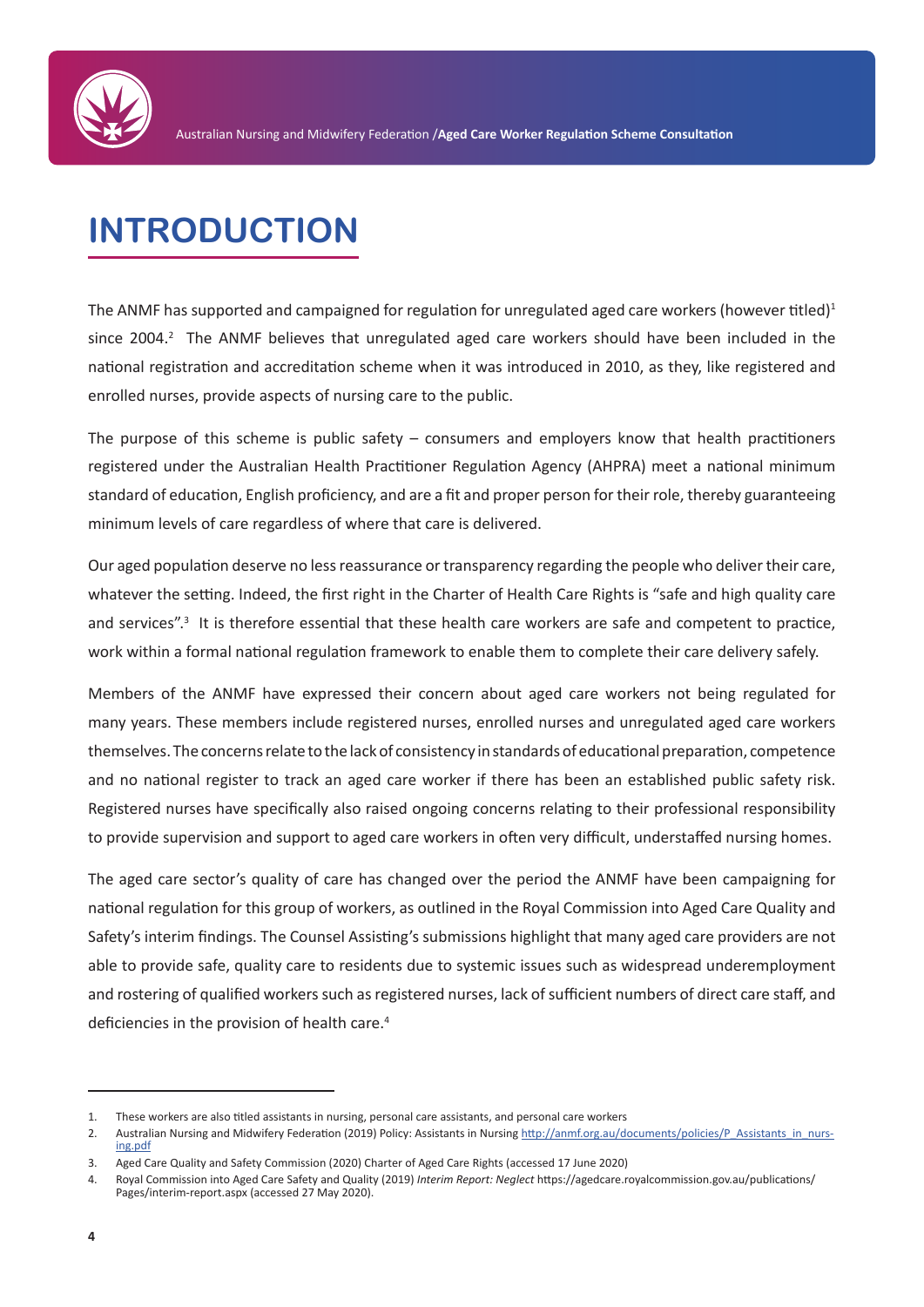

A key contributing factor in the deterioration of quality care in the aged care sector is the change in the composition of staffing. The number of registered nurses working in aged care and positions available has dropped by almost a third in 13 years, from 21% of the direct care workforce in 2003 to only 14.6% in 2016. Similarly, enrolled nurses have gone from comprising 13.1% of the direct care workforce in 2003 to 10.2% in 2016. In contrast, aged care-workers (however titled), have increased from making up 56.5% of the direct care workforce to comprising 71.5% (almost three quarters) of the 2016 direct care workforce.<sup>5</sup> This change has significantly reduced the skills mix in both nursing homes and in community care. Further, while the overall number of people employed in aged care appears to have grown since 2003, the estimated proportion of employees working in direct care roles has continued to decline from 74% in 2003 to 65% in 2016.<sup>6</sup> The number of qualified regulated nurses in aged care has declined in large numbers and although the number of care recipients has increased, as well as their care needs, the number of this direct aged care workforce has decreased by over 10%.

The ANMF identified and highlighted that unregulated aged care workers needed to be regulated over 15 years ago. Since then, people receiving aged care services are increasingly frail, with multiple comorbidities, and increasingly likely to have dementia,<sup>7</sup> while the workforce has become less qualified to meet their complex health care needs. Considering the fragmented state of aged care, the rising complexity and vulnerability of the aged, and evidence supporting the need for regulation; the impetus is overwhelming: now there is no other option but to ensure that the remaining 70% of the aged care direct workforce is urgently regulated in line with the rest of their direct care workforce nursing colleagues.

As with other health care practitioners, the primary purpose of regulating aged care workers under a national registration and accreditation scheme is to protect public safety. The benefits of such a scheme are already well known and, if extended to the current unregulated direct care workforce, would provide certainty for the care recipient, their family, the employer, of the suitability of the worker and would also assist workforce planning. Additional benefits of regulation include aged care workers feeling recognised, valued, and competent to perform care, and enhance the status of the role in the public's eye. These qualities undoubtedly contribute to enhancing retention and continuity for employees, employers, and recipients of care.

<sup>5.</sup> Commonwealth of Australia, (2016) *National Aged Care Workforce Census and Survey – The Aged Care Workforce*, 2016, Department of health, Canberra. https://www.gen-agedcaredata.gov.au/www\_aihwgen/media/Workforce/The-Aged-Care-Workforce-2016.pdf

 $6.$ 

<sup>7.</sup> Royal Commission into Aged Care Safety and Quality (2019) *Background paper 2 - Medium and Long-Term Pressures on the System: the Changing Demographics and Dynamics of Aged Care* pp. 10-13 https://agedcare.royalcommission.gov.au/publications/Documents/ background-paper-2.pdf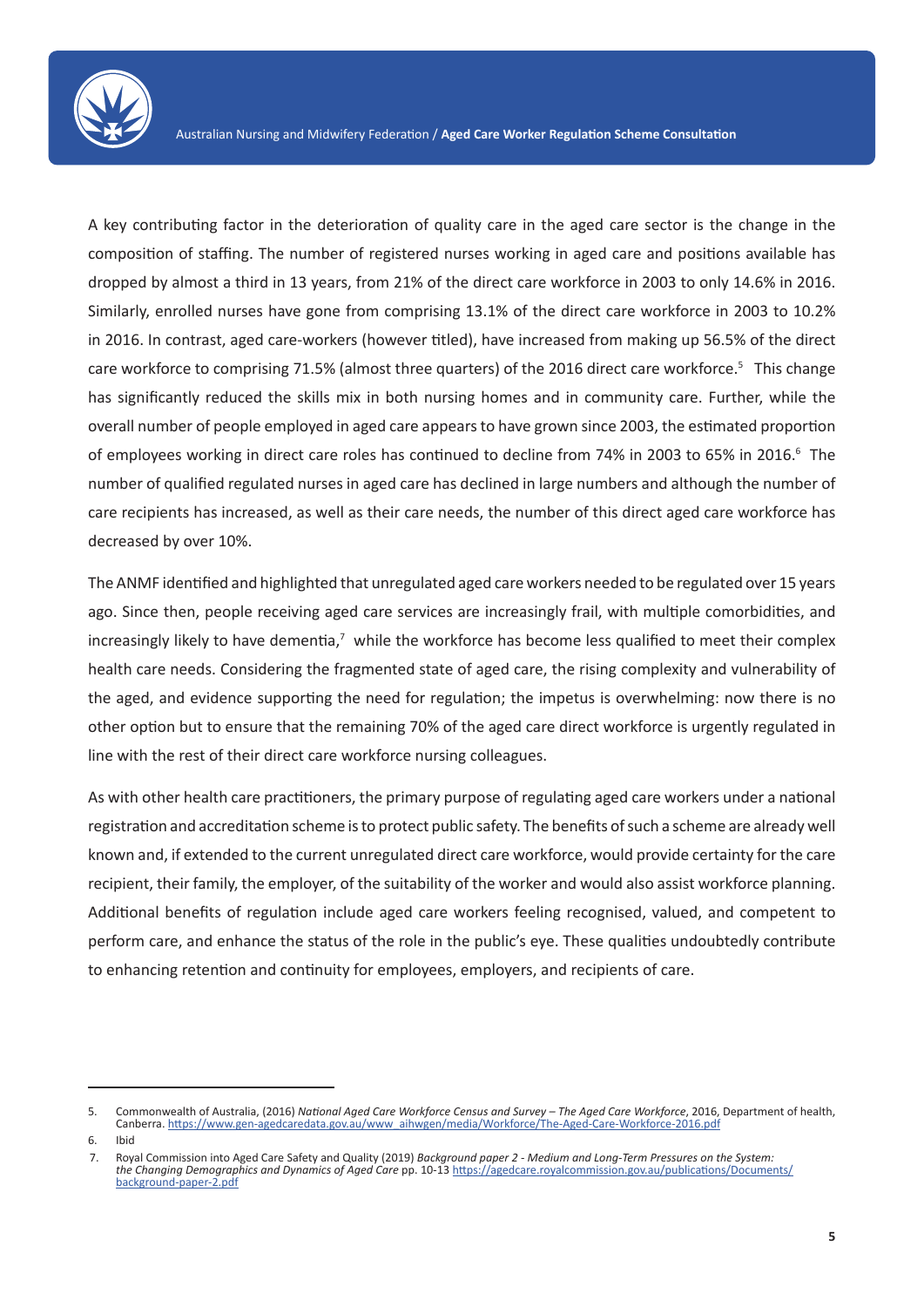

To ensure that people receive safe, quality care, regardless of the location or model of care delivery, minimum standards of education and practice must be in place. In particular, the vulnerability of the people who are cared for in the aged care sector and the inherent potential for harm in delivering their care, demands appropriate regulation.

However, while nurses, doctors and some allied health workers are regulated health practitioners with clear minimum standards for practice, aged care workers currently do not have any regulatory requirements in place. They are not required to work in accordance with any professional standards and there is no effective process for managing complaints against them. Aged care workers do not have a mandated minimum education requirement to work in the sector, do not have to maintain regular professional development, or need to have professional indemnity insurance for their practice. Yet we know aged care workers are increasingly being up-skilled to undertake activities such as medication administration, baseline observations, diabetes management and insulin therapy. These activities are not low-risk, they are in fact potentially life threatening and require a high level of clinical expertise. Whilst we would not support aged care workers undertaking most of these listed activities, in reality, as there is no mandated staffing level and skills mix requirement for registered nurses to be on duty at all times in sufficient numbers across all states and territories, these workers continue to perform tasks that are beyond the scope of their role.

In addition, as there is no national registering or licensing scheme in place for aged care workers, consumers, families and employers have no way to check that an aged care worker is appropriate to be looking after them or their loved one, or working for them. This can be compounded where aged care workers work as independent contractors, such as in the home care environment. Currently, if an aged care worker is found to be unsafe in the care they provide and is dismissed from their employment, they can move on to another employer with a minimal checking process occurring or, on many occasions, without any process at all. This presents a significant and real risk of harm to the public.

A suitable registration scheme for aged care workers, who are responsible for direct care of elderly people, must be developed and implemented to reduce and manage this risk to the public.

### **Who should be included in the regulation scheme?**

The scheme should include all care workers however titled (such as personal care worker, assistant in nursing or personal care assistant) who are providing care from a care plan that has been assessed and developed by a registered nurse or medical practitioner. The regulation scheme must not identify the setting, how the care is funded or how the aged care worker is employed. It should regulate the care worker who is delivering the care from an established care plan.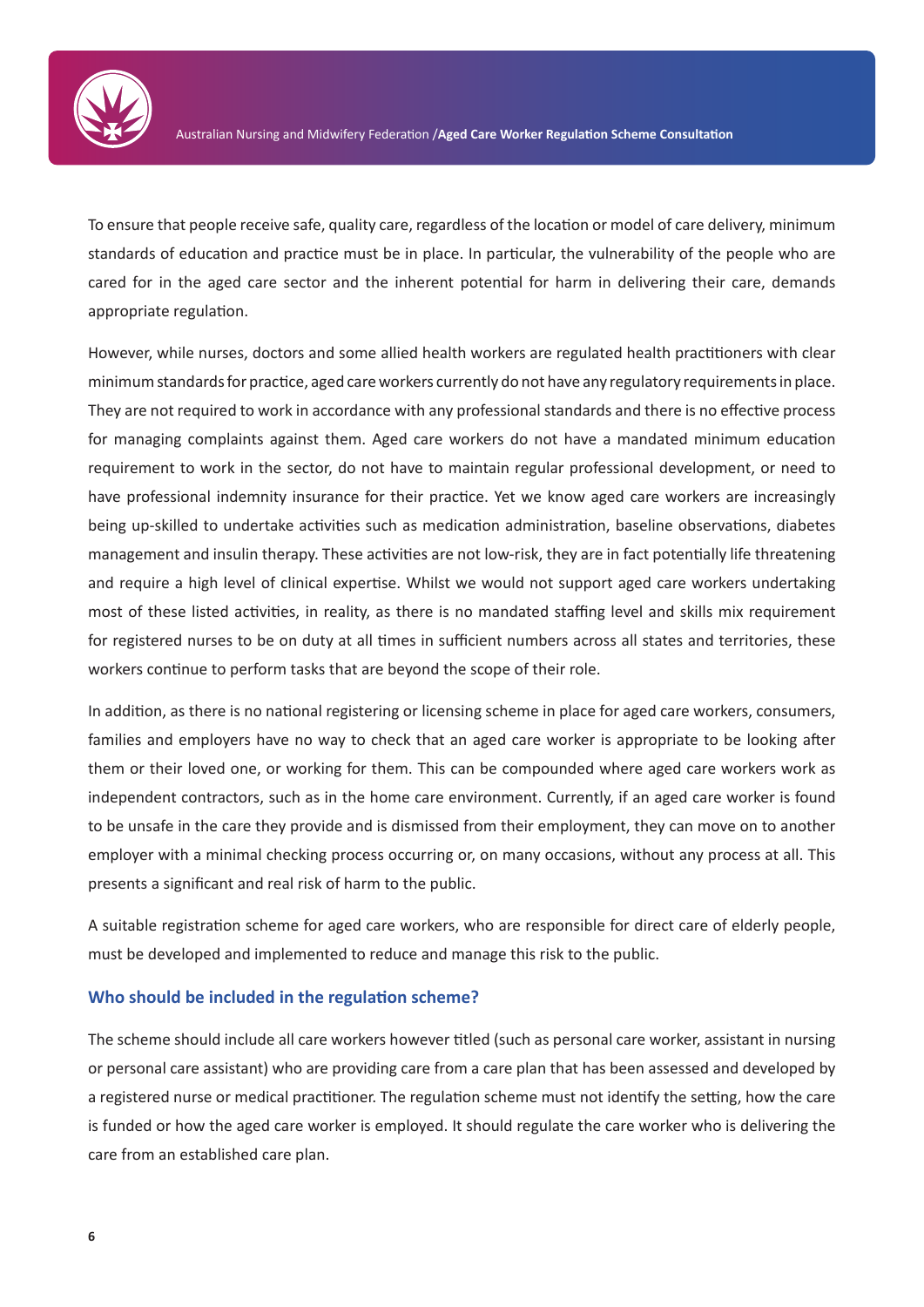

This is not dissimilar to nursing or medicine, as the regulation is focused on the individual not the way the care is funded or the setting in which it is delivered.

## **What should the registration scheme look like?**

Aged care workers should be regulated under the *Health Practitioner Regulation National Law Act 2009* (National Law).<sup>8</sup> This should occur through the establishment of a separate register for aged care workers by the Nursing and Midwifery Board of Australia (NMBA) within the existing national health practitioner regulation scheme, administered by the Australian Health Practitioner Regulation Agency (AHPRA).

The scheme should include the following minimum requirements:

- National registration that is applicable and consistent across the country, enabling portability for aged care workers;
- A publicly available national register that clearly identifies the registration status and any imposed conditions for individual aged care workers;
- Minimum education standards provided by accredited training/education organisations, including a core component of dementia care;
- Minimum communication standards, including English language skills;
- Processes for a criminal/police history check (and working with vulnerable people check) which covers national and international history and does not exclude spent convictions;
- A notifications scheme that manages complaints and concerns and records any conditions, suspensions or cancellations of registration that is available to the public and to employers;
- Support through codes of conduct, ethics and standards commensurate with the expectations of the public and the role;
- Requirements for continuing education, training and professional development and recency of practice commensurate with the role;
- Requirements for personal indemnity insurance commensurate with the role;
- Natural justice and procedural fairness for the aged care worker through the provision of a mechanism for regulatory decisions to be disputed using a legislated transparent and equitable process; and
- A fee structure that reflects the nature of the employee covered by the scheme.

<sup>8.</sup> Health Practitioner Regulation National Law Act 2009 https://www.legislation.qld.gov.au/view/html/inforce/current/act-2009-045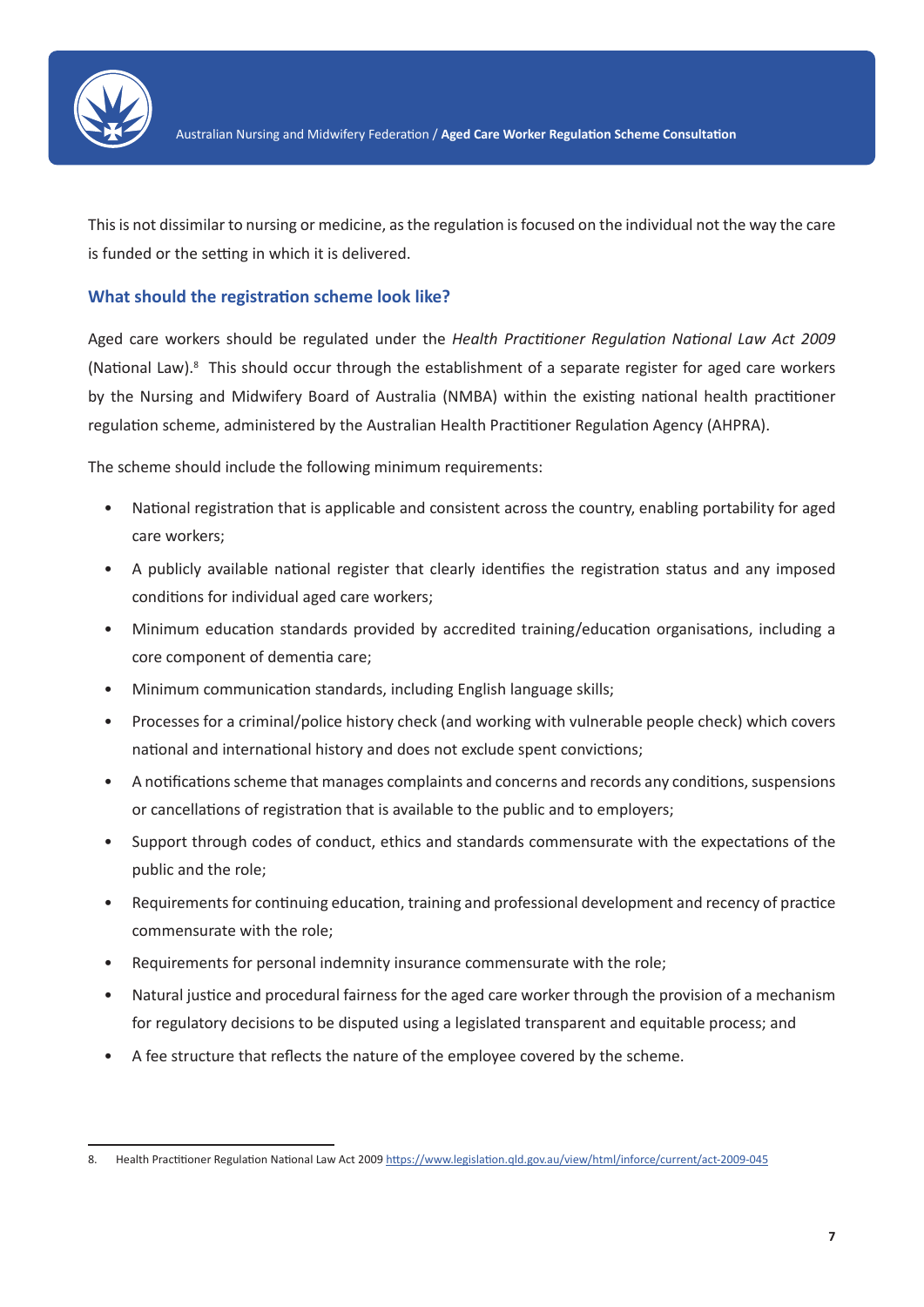

These identified minimum requirements are already established for the 16 professions regulated under the National Law and can easily be applied to the aged care workforce. There are many benefits to aged care workers being regulated under this registration and accreditation scheme; these include:

- The legislative framework and administrative arrangements for a national registration scheme are already in place, making it a cost effective option;
- Registration would be linked to the quality and standard of training required to be undertaken to enter the workforce via accreditation requirements under the scheme;
- The scheme has existing mechanisms for notification and management of complaints and concerns, and for administering and maintaining a public register;
- The scheme has existing administrative structures to enable the functions listed above;
- The scheme has consistent core standards across all registered professions but allows for individual professional customisation of the standards related to the nature of the role; and
- The NMBA has an established understanding of aged care and regulate registered nurses and enrolled nurses who work in this area of practice. Registered nurses provide the plan of care and oversight for aged care workers which is clearly articulated in the NMBA *Registered Nurse Standards for practice* and the NMBA's *Decision making framework nursing and midwifery*. 9 This document is a guide to decisionmaking relating to scope of practice and delegation of care and provides clear direction for nurses in how they are required to promote consistent, safe, person centred and evidence based care.

<sup>9.</sup> Nursing and Midwifery Board of Australia (2020) NMBA's Decision making framework nursing and midwifery. https://www.nursingmidwiferyboard. gov.au/codes-guidelines-statements/frameworks.aspx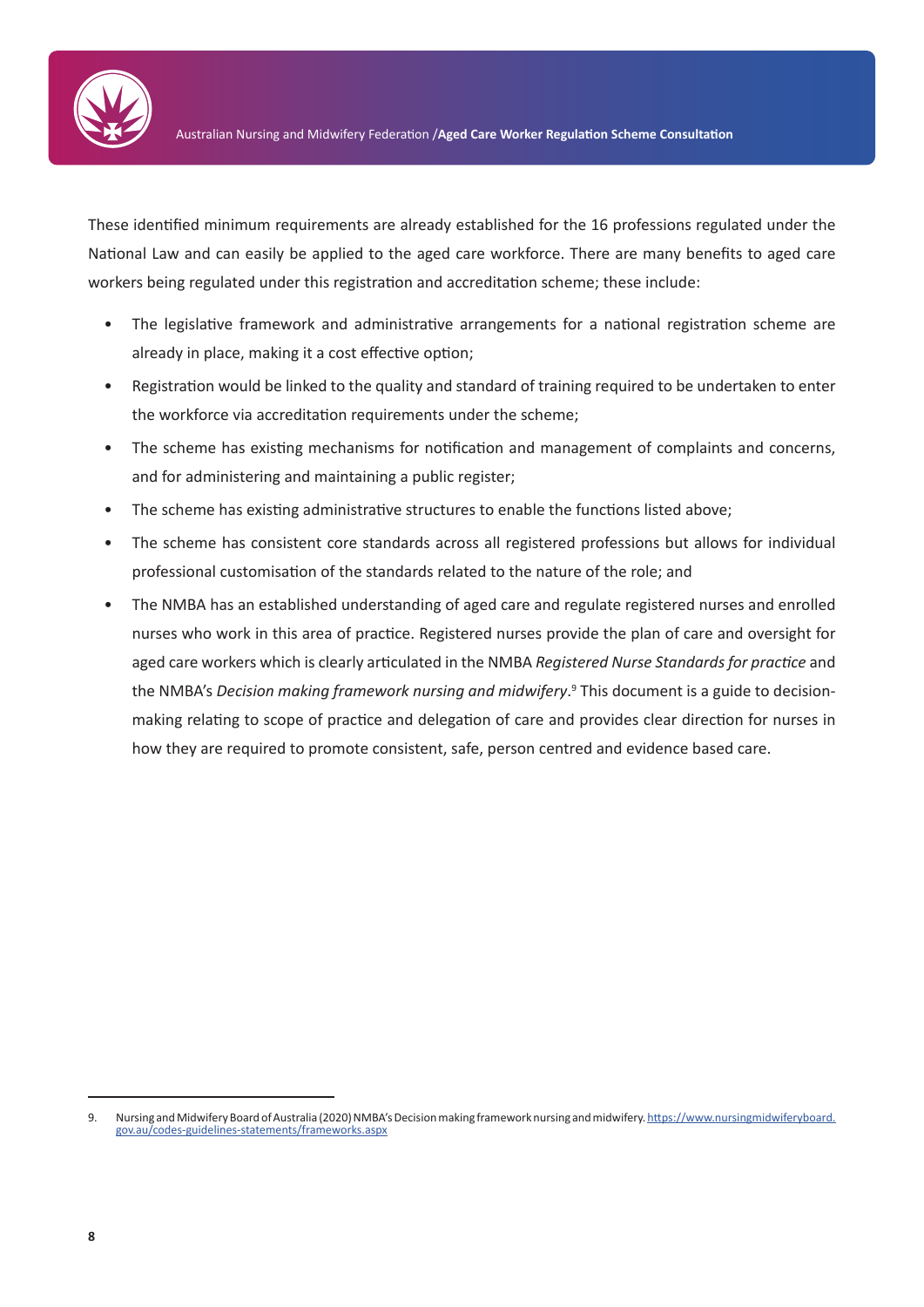

## **KEY CONSIDERATIONS**

### **Regulatory burden**

As outlined above, it is essential that aged care workers, who make up 70% of the workforce and provide care needs to the public, must be regulated. However, this regulation needs to be considered in the context of the sector – it is only one element which will contribute to improving care delivery in this area. The regulation scheme for this group of workers needs to ensure it does not create unintended consequences and inadvertently place unwarranted regulatory burden on the aged care worker for the failings of the aged care system. As has been made clear through both evidence tendered to the Royal Commission, and through cases such as Oakden and Earle Haven aged care facilities, management of these system failings is beyond the capacity of even the most well regulated workforce. Staff should not be held to account for these system shortcomings and failures. These matters should be referred to the most appropriate regulatory body, namely the Aged Care Quality and Safety Commission, rather than AHPRA.

## **Education**

The current educational preparation for aged care workers is not nationally mandated. The common preparation for this level of worker is a Certificate III in Individual Support Work in the Community Training Package. Over time there has been much debate as to the content of this training package as it is insufficient to meet the needs of the worker, the employer and, most importantly, those receiving care. Units covering core concepts, particularly dementia, are considered optional. This approach to the education requirements also results in inconsistency in aged care worker education outcomes from one Certificate III to another. It doesn't enable aged care providers to have confidence in the level of an individual workers skill and competence. In recent months these concerns have been heightened in response to the COVID-19 pandemic with some aged care providers utilising unskilled and minimally trained workers. This newly introduced role titled 'aged care assistant' is only required to complete 10 hours of training. The ANMF argues that, in some cases, the system has been structured to provide a carer workforce that can be kept compliant, in insecure work and therefore low paid, rather than creating aged care workers who can meet the care needs of older Australians. It is abundantly clear that this issue requires urgent attention.

Along with establishment of a register for aged care workers the regulator would need to develop standards that reflect the scope of the work required of the role (however titled) and the education and training level assessed as required to perform that role. For example, the education standard required for registration should be set at certificate rather than diploma or degree level.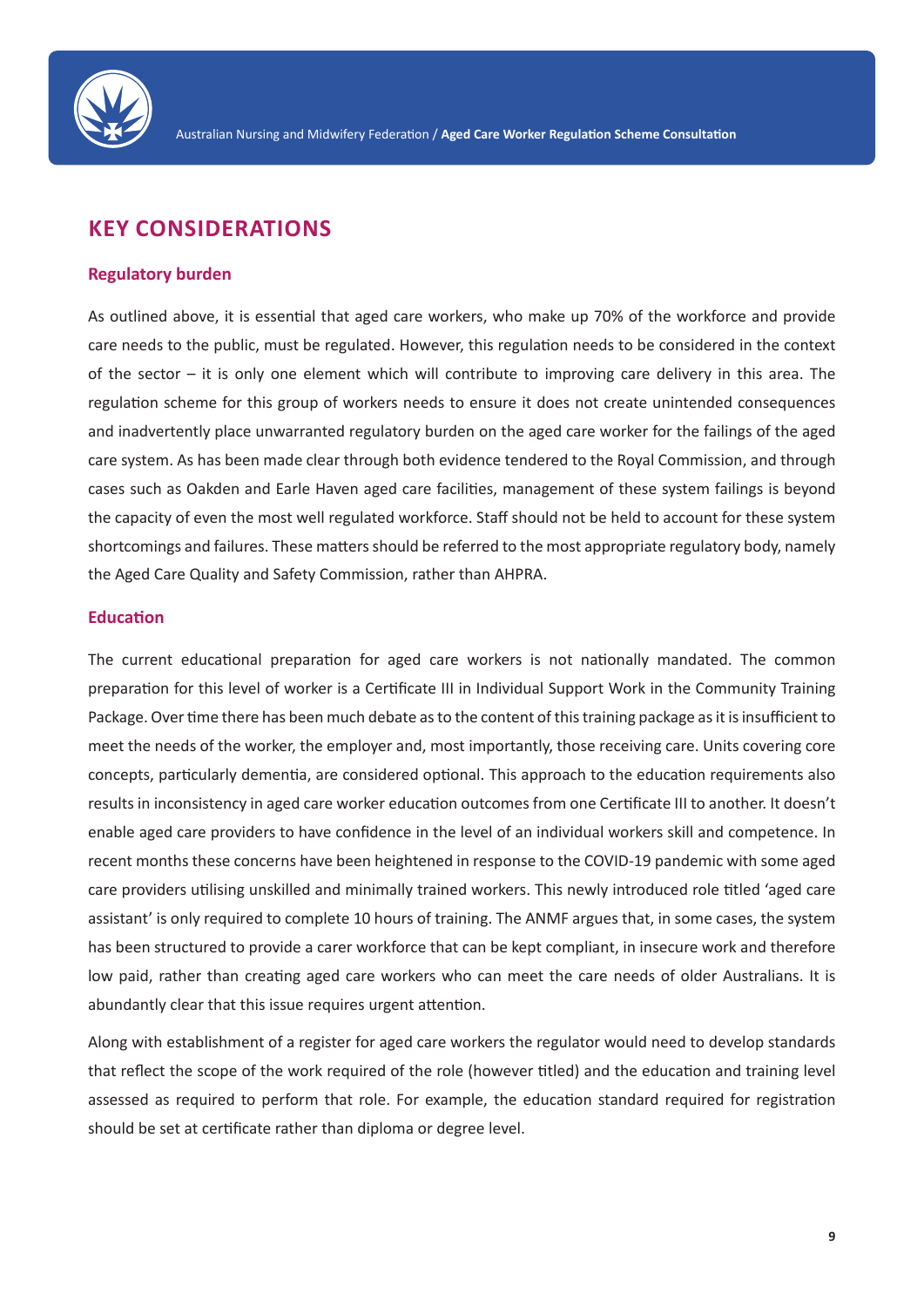

## **Staffing and skills mix**

Aged care workers are an important and key component of ensuring that older Australians who engage with the sector receive appropriate, timely, quality care. For regulation, registration, upskilling of current care workers, and ongoing professional development to be successful, workloads for in-home aged care workers must be reasonable, and staffing levels and skill mix in residential facilities must be suitable to meet residents' needs.

An evidence based staffing and skills mix based on the assessed needs of each resident results in better care outcomes, both directly and as a result of improved staff retention, which increases continuity of care. Subsequently, this vulnerable population with changing health needs are looked after by staff they know, and who are familiar with their preferences, routines, and needs.

To achieve this, employers have an obligation to provide dedicated resources to ensure staff have reasonable workloads, can work within the scope of their training and practice, and are appropriately supported in delegation and supervision. There must be time and funding allowed for all direct care workers both to access training and development, and to offer training and development support where required.

## **English language skills**

The English language skill requirements must be inclusive and should not operate to unreasonably exclude workers from culturally and linguistically diverse backgrounds. However, they must ensure the aged care worker has the appropriate level of English language skill to enable clear communication between the person receiving care, consumers, colleagues and other stakeholders. Further, there must be an expectation that an aged care worker is able to read and write English at an adequate level to enable them to safely perform their work to achieve public safety.

## **Registration fees**

Fees for registration must be set at a level commensurate with salary ranges for this part of the workforce, and that does not impose a barrier to the workforce maintaining their registration and, in turn, their employment.

## **Implementation**

As the sector is under reform and requires further change, it is important that the regulation scheme for aged care workers be managed to mitigate unintended consequences and ensure the workforce is available with workers remaining in stable employment. This will require a period of transition, to allow aged care workers time to gain any required prerequisite qualifications and to enable processes for recognition of prior learning to be managed where training gaps are identified. In some cases grandfathering exceptions may be appropriate, and this should also be recognised. Time will also be needed to educate the existing workforce and the health professions more broadly about the requirements and expectations of the regulation scheme.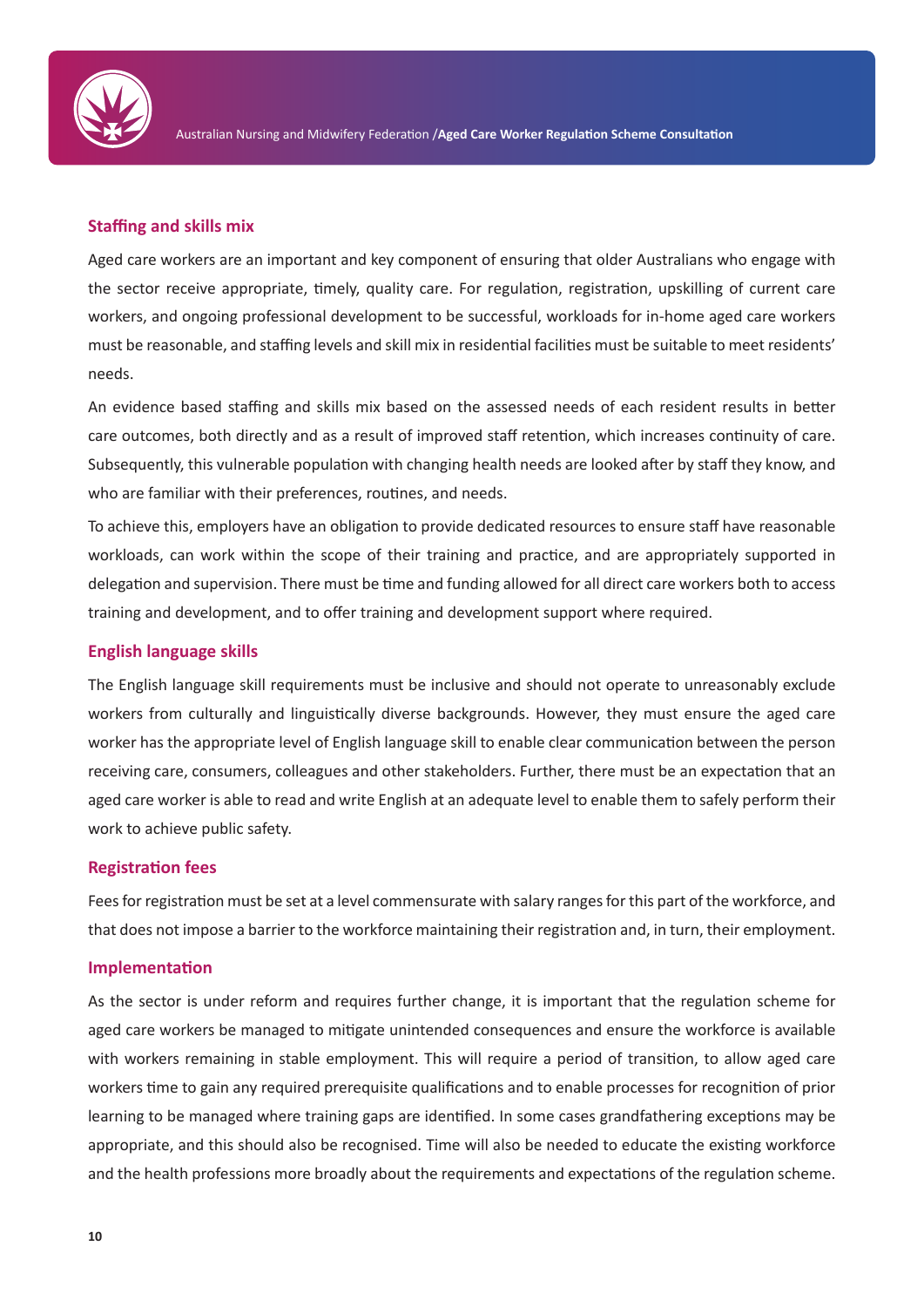

## **CONSULTATION QUESTIONS:**

## **Who should the scheme apply to?**

The ANMF is aware that there are many and varied roles within aged care. Some of these are already regulated, such as health practitioners, and others will require some form of screening, be it a national screening process or a working with vulnerable people check. However, the ANMF recommend that the following definition is used specifically for this proposed regulatory scheme for workers who meet the following criteria:

*The scheme should apply to any otherwise unregulated person who is engaged, as part or all of their role, to meet any assessed needs of a person's care according to a care plan that has been developed by a registered nurse or medical practitioner. Regulation is required irrespective of the setting in which care is delivered (e.g. a person's home, a nursing home) and how a worker is titled (e.g. personal care worker, assistant in nursing) or employed (e.g. full time, casual, independent contractor).* 

## **What should be the key features of the scheme?**

Aged care workers should be regulated under the National Law, through the establishment of a separate register by the NMBA within the existing national health practitioner regulation scheme, administered by AHPRA.

The key features of the scheme must include:

- National registration that applies however the worker is contracted and is consistent across the country, enabling portability for aged care workers and transparency for employers and the public;
- A publicly available national register that clearly identifies the registration status and any imposed conditions for individual aged care workers;
- Minimum education standards provided by accredited training/education organisations, including a core component of dementia care;
- Minimum communication standards, including English language skills;
- Processes for a criminal/police history check which cover national and international history;
- A notifications scheme that manages complaints and concerns and records any conditions, suspensions or cancellations of registration that is available to the public and to employers;
- Support through codes of conduct, ethics and standards commensurate with the expectations of the public and the role;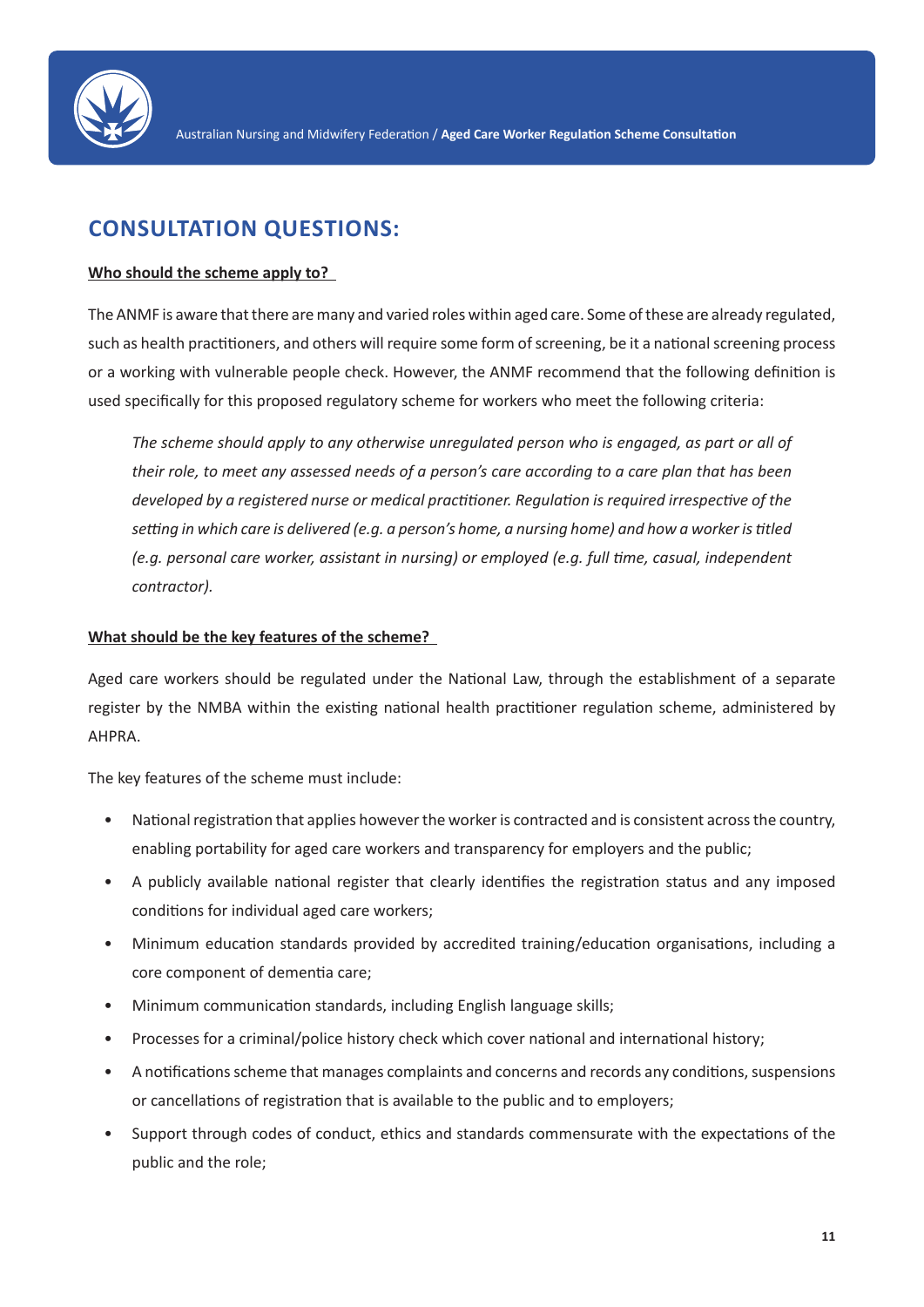

- Requirements for continuing education and training and professional development commensurate with the role;
- Requirements for personal indemnity insurance commensurate with the role; and
- A fee structure that reflects the nature of the employee covered by the scheme.

## **Criminal History**

- **1. What is your preferred approach to aged care worker criminal history assessments?**
- **2. Are there other options that should be considered?**

The ANMF does not support Option A1 or A2 and suggests that the criminal history assessment for aged care workers should be the same as the requirements regulated by the NMBA for registered and enrolled nurses. This includes a criminal history check for both national and international offences on initial registration which will provide a more rigorous system than the police check currently in place for aged care, as the national scheme includes international convictions and does not exclude spent convictions.

Aged care workers must be required by law to inform the regulator if there is any change to their criminal history and be required to sign an annual declaration regarding their criminal history on renewal of their registration.

## **3. If there were to be a centralised assessment of criminal history, should any other matters be routinely taken into account? If so, which of the following options should be considered?**

This section of the consultation paper refers to consideration of information about an individual being gained through several sources, including the employer and government agencies. Criminal history requirements ought not to be confused with performance or conduct issues of an individual, but should remain focused on criminal offences only, which should go to the suitability or good standing of the individual seeking to work with this vulnerable group.

It would be unjust to impose a higher standard on aged care workers than the regulation that is currently in place for the 16 health professions in the national scheme, as would be the case if civil cases were considered. Further, it is essential that the regulation scheme affords natural justice for the aged care worker and provides for a decision to be disputed in a fair and equitable way.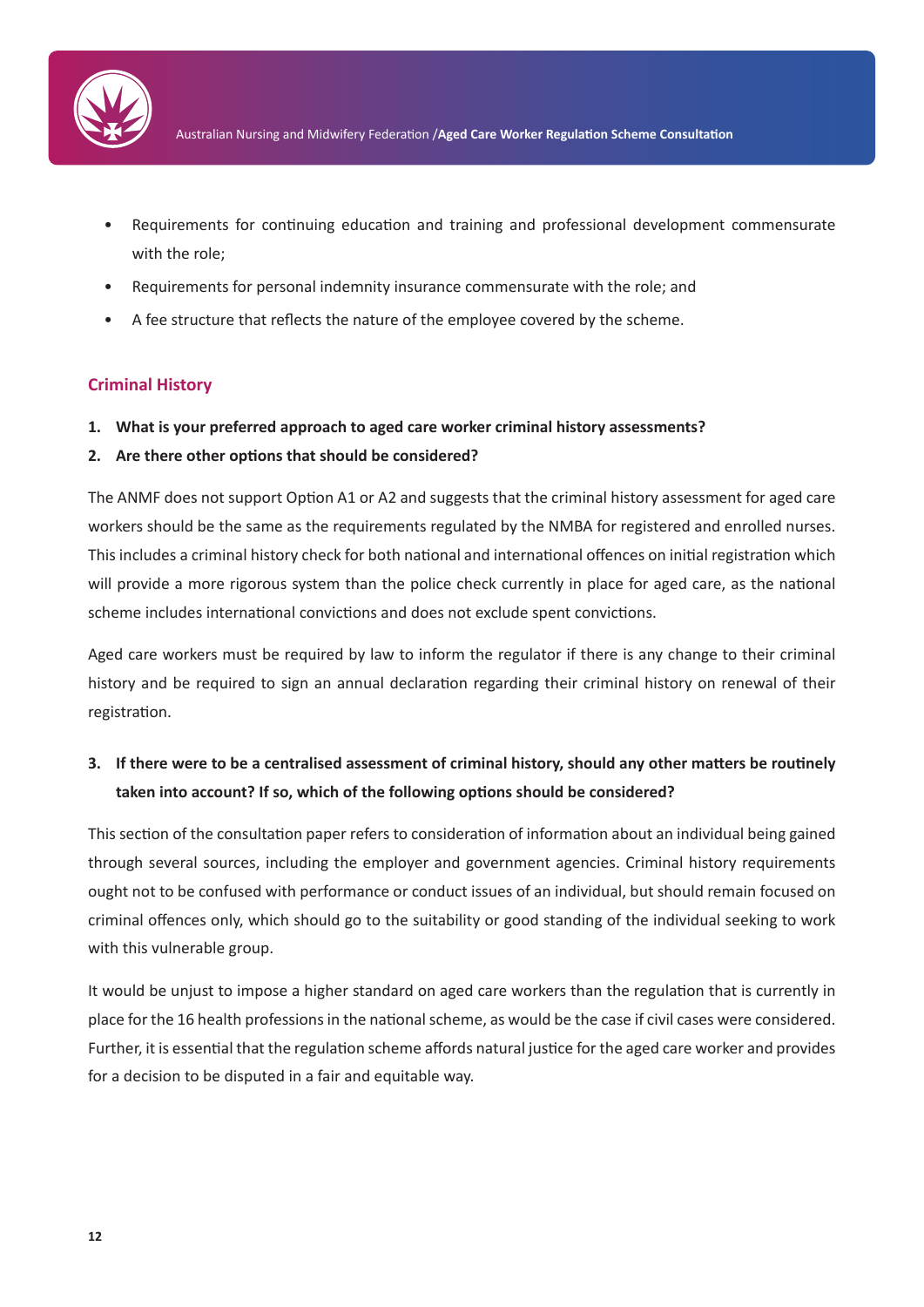

## **4. Are there any other matters that should/should not be considered as part of any aged care worker screening scheme?**

The ANMF suggests that the requirements outlined in the AHPRA criminal history registration standard should be applied when deciding whether an aged care worker's criminal history is relevant to their employment. These requirements include:

- The nature and gravity of the offence or alleged offence and its relevance to health practice;
- The period of time since the health practitioner committed, or allegedly committed, the offence;
- Whether a finding of guilt or a conviction was recorded for the offence or a charge for the offence is still pending;
- The sentence imposed for the offence;
- The ages of the aged care worker and of any victim at the time the offence was committed or allegedly committed;
- Whether or not the conduct that constituted the offence or to which the charge relates has been decriminalised since the aged care worker committed, or allegedly committed, the offence;
- The aged care worker's behaviour since they committed, or allegedly committed, the offence;
- The likelihood of future threat to a person receiving care from the aged care worker; and
- Any information given by the aged care worker. $10$

## **Code of Conduct**

## **5. What is your preferred approach to a code of conduct? (select one or more options)**

The ANMF does not support any of the options suggested in the consultation paper and recommend that a separate code of conduct should be developed for the workers who would be covered under the new regulation scheme administered by AHPRA. This scheme should apply to any person who is engaged to meet the assessed needs of a person's care plan that has been developed by a registered nurse or medical practitioner, irrespective of the setting in which care is delivered and how a worker is titled or employed.

The code developed for these workers should be consistent with other codes, but align with, and be specific to, their role.

<sup>10.</sup> Modified from Australian Health Practitioner Regulation Agency (2015) Criminal History Registration Standard https://www.ahpra.gov.au/ Registration/Registration-Standards/Criminal-history.aspx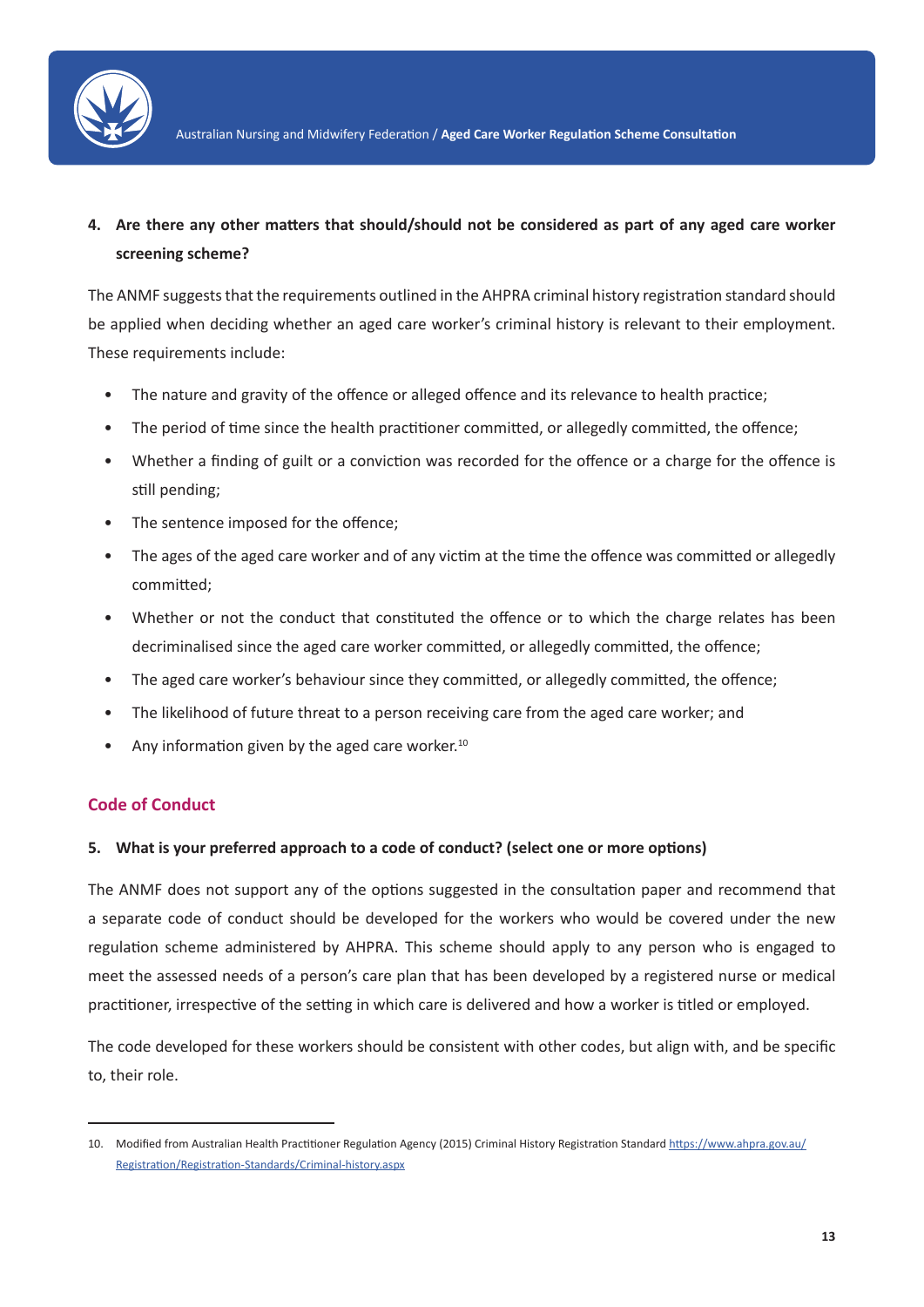

## **6. What do you consider are the advantages and disadvantages of introducing a code of conduct for aged care workers?**

Codes of conduct provide an objective standard against which behaviour can be measured and determined. This allows the person receiving care, consumers, care workers, health practitioners, employers, and the public to have clear, shared, reasonable expectations of the required conduct. An aged care worker code of conduct will also make it easier for consumers to report, and employers to identify and discuss, conduct that falls below that described in the Code.

The ANMF has not been able to identify any disadvantages to consumers, aged care workers, health practitioners, employers or the general public of establishing an aged care worker code of conduct.

## **English Language Proficiency**

- **7. What is your preferred approach to strengthening English proficiency in aged care?**
- **8. What are the other options for strengthening English proficiency in aged care (particularly for those providing personal and clinical care)?**

The ANMF supports Option D2 outlined in the consultation document – establishing a requirement for aged care workers to demonstrate their proficiency in English as part of a registration process that is consistent with the National Scheme and commensurate with the role of an aged care worker.

It is the position of the ANMF that the NMBA should include a minimum requirement for English language skills under the proposed regulation scheme for aged care workers. This registration standard should not operate to unreasonably exclude workers from culturally and linguistically diverse backgrounds but must ensure the aged care worker has the ability to effectively communicate both in with verbal and written skills commensurate with their role. The minimum safe level must ensure that aged care workers can effectively communicate with the person receiving care, consumers, their families, and their colleagues.

It is important that aged care workers who are currently employed in care roles have time to transition to meet any new English language skills standard. This may include grandfathering opportunities and support for current aged care workers to be able to meet the minimum requirements.

## **Minimum Qualifications**

- **9. What is your preferred approach to minimum qualifications?**
- **10. What are the other options for strengthening the skills and knowledge of PCWs in delivering aged care?**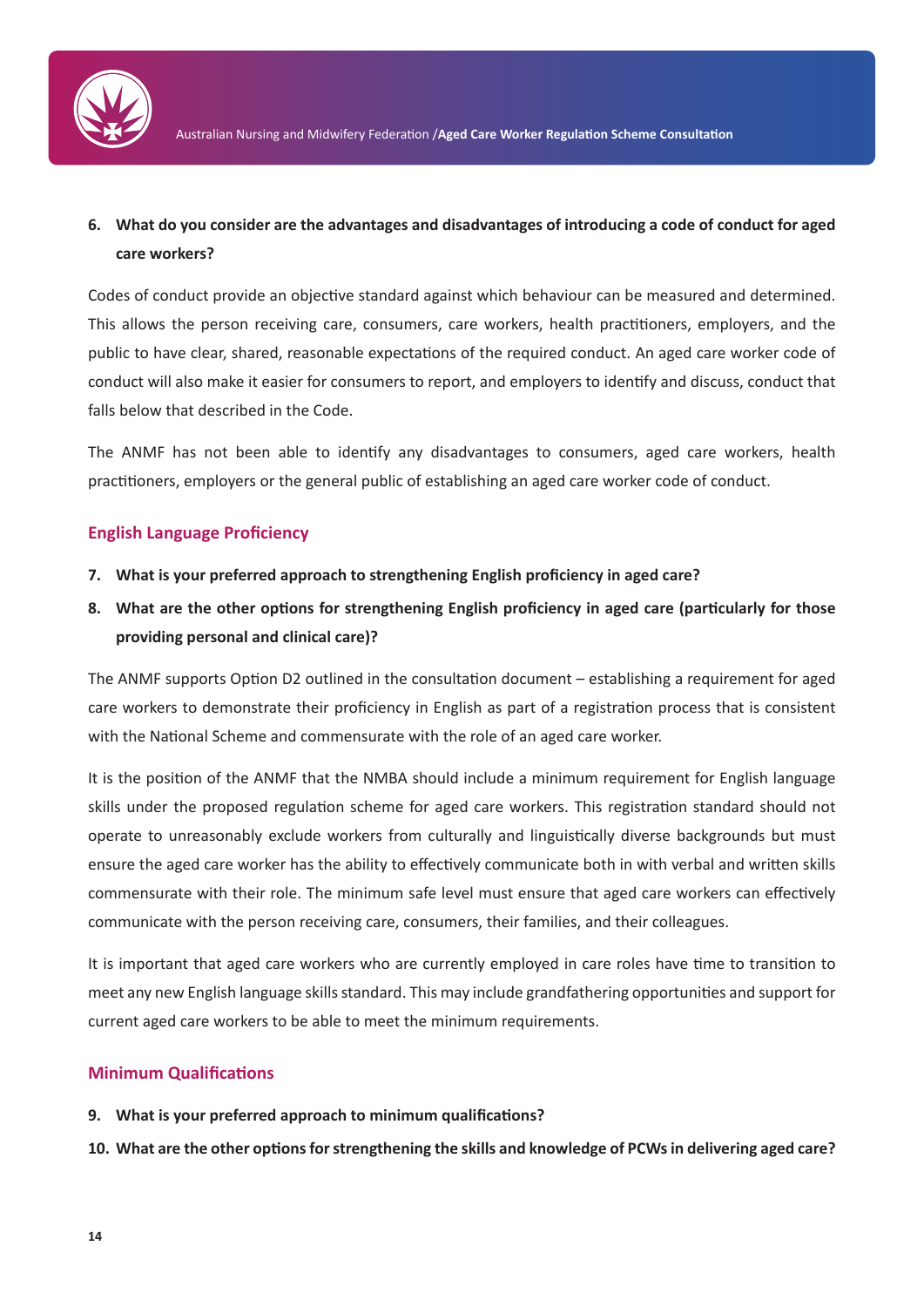

The ANMF does not support either Option E1 or E2. As has become apparent during the Royal Commission into Aged Care Quality and Safety, on many occasions providers have demonstrably failed to adequately "determine the necessary combination of skills, qualification and knowledge relevant to the particular role being performed, the nature of the service and the profile of consumers."<sup>11</sup>

For this reason, and in the interests of consistency with other aspects of the National Scheme, the ANMF supports Option E3, with regulation establishing a requirement for workers to demonstrate their qualifications as part of a registration process.

There should be a regulated minimum education requirement for aged care workers, who should have clearly identified competencies and vocational pathways. A Certificate III in Individual Support provides baseline training which is suitable for the role of aged care worker. However, at present the quality of delivery of the Certificate III qualification is variable and needs to be reviewed and regulated. There are many instances of the program not meeting the requirements for the role of an aged care worker because of missing aged care specific content (such as dementia care and management). As a result, Certificate III trained aged care workers do not always have the skills necessary for entry to the sector.

There should be a national accreditation scheme for qualifications leading to registration as an aged care worker. This scheme must accredit education providers to offer the program that prepares aged care workers for the sector. Program units identified as essential to the safe, quality provision of aged care should be made core units rather than elective, for example dementia care, palliative care, diversity training, law and ethics, and how to recognise and report elder abuse and issues of concern.

Regulating a minimum education requirement for aged care workers irrespective of setting will provide greater opportunity for aged care workers to articulate into nursing and other health professional or practitioner qualifications, as well as into higher level certificate qualifications and relevant training packages.

The introduction of a regulation scheme for aged care workers must include sufficient transition time for the current workforce to gain qualifications and/or assess and recognise prior learning and experience, and for education regarding the requirements and expectations of registration.

<sup>11.</sup> MP Consulting (2020) Aged Care Worker Regulation Scheme Consultation Paper p. 31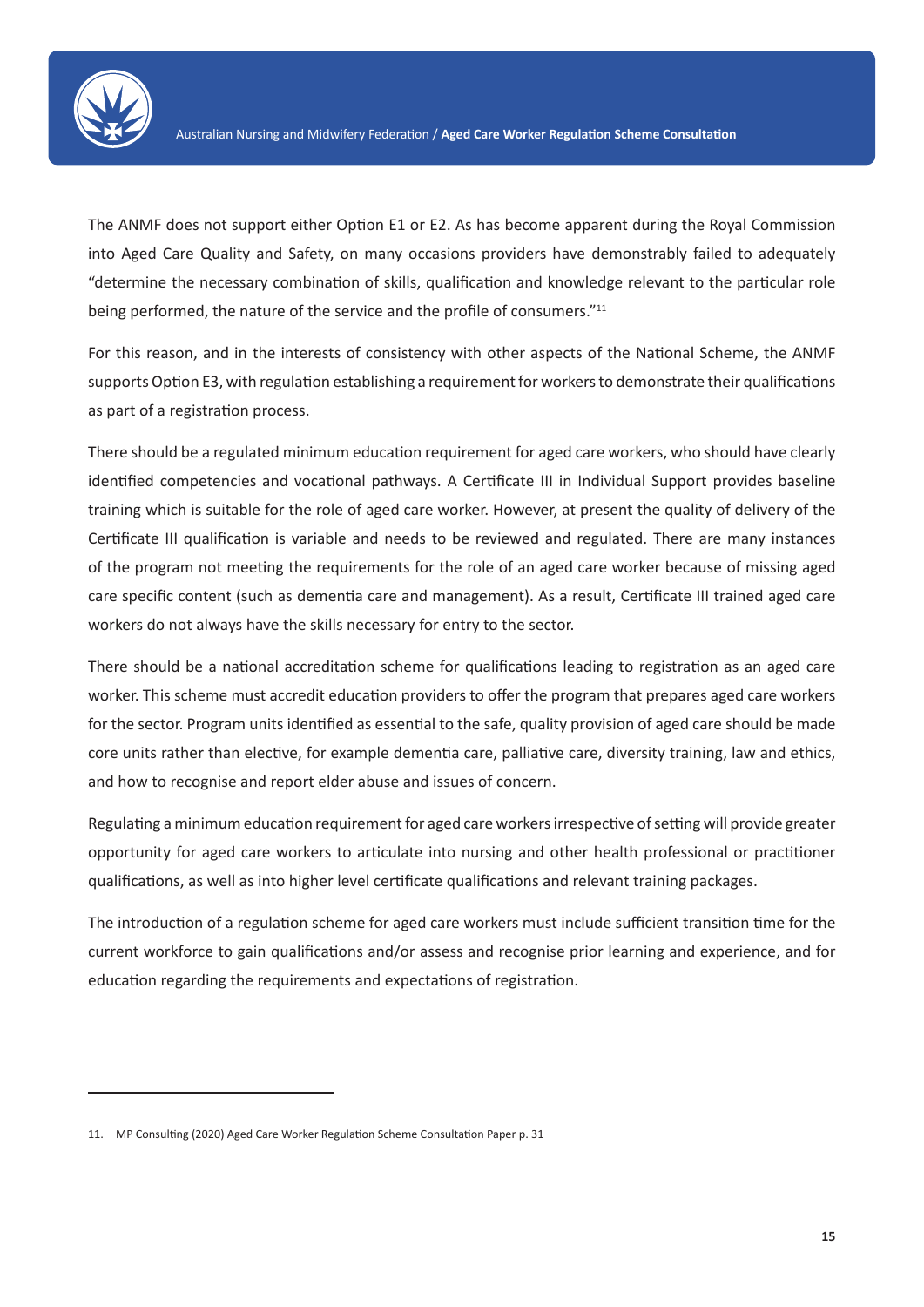

## **Continuing Professional Development**

### **11. What is your preferred approach to continuing professional development?**

The ANMF supports Option F3 – establishing a requirement, consistent with the National Scheme, that aged care workers demonstrate they have met specified minimum continuing professional development (CPD) requirements as part of their registration process.

As this is a low paid workforce, providers should be required to offer aged care workers CPD in paid time. This will ensure currency of knowledge and ongoing development and training, relevant to their work place and the worker's individual needs.

## **12. What are the other options for strengthening the CPD of PCWs and others delivering aged care?**

What constitutes CPD should be broadly defined, provided the content is relevant to the care worker's role. This should include internal education that is relevant to the provision of care (e.g. hand hygiene, evacuation processes), external programs of study (e.g. ANMF online modules for aged care workers), and any required annual competencies appropriate to the aged care worker's level, education and role (e.g. manual handling, managing behaviours of concern, recognising and escalating possible clinical deterioration). This approach allows for CPD to be undertaken which meets the individual needs of both the care worker and their workplace.

## **Should worker screening be a positive register of cleared workers and/or a list of excluded workers, and who should have access to the list?**

### **Register**

### **13. How should the register of cleared workers be presented?**

The ANMF recommends consistency with the National Scheme, and therefore supports a variation of Option G3: a list of workers who have been cleared to work in aged care, including notifications, conditions, and suspension or cancellation of registration.

Like the AHPRA Register, the database should be publicly searchable, with a list of those who are registered, therefore those who have met the regulator requirements for registration and those who are registered but have notifications or conditions on their practice.

As with the regulated professions, it must be incumbent on both individual aged care workers to ensure they're currently registered and employers to ensure that their staff are registered, with fines applying for holding yourself out as a registered aged care worker and for the employment of unregistered staff.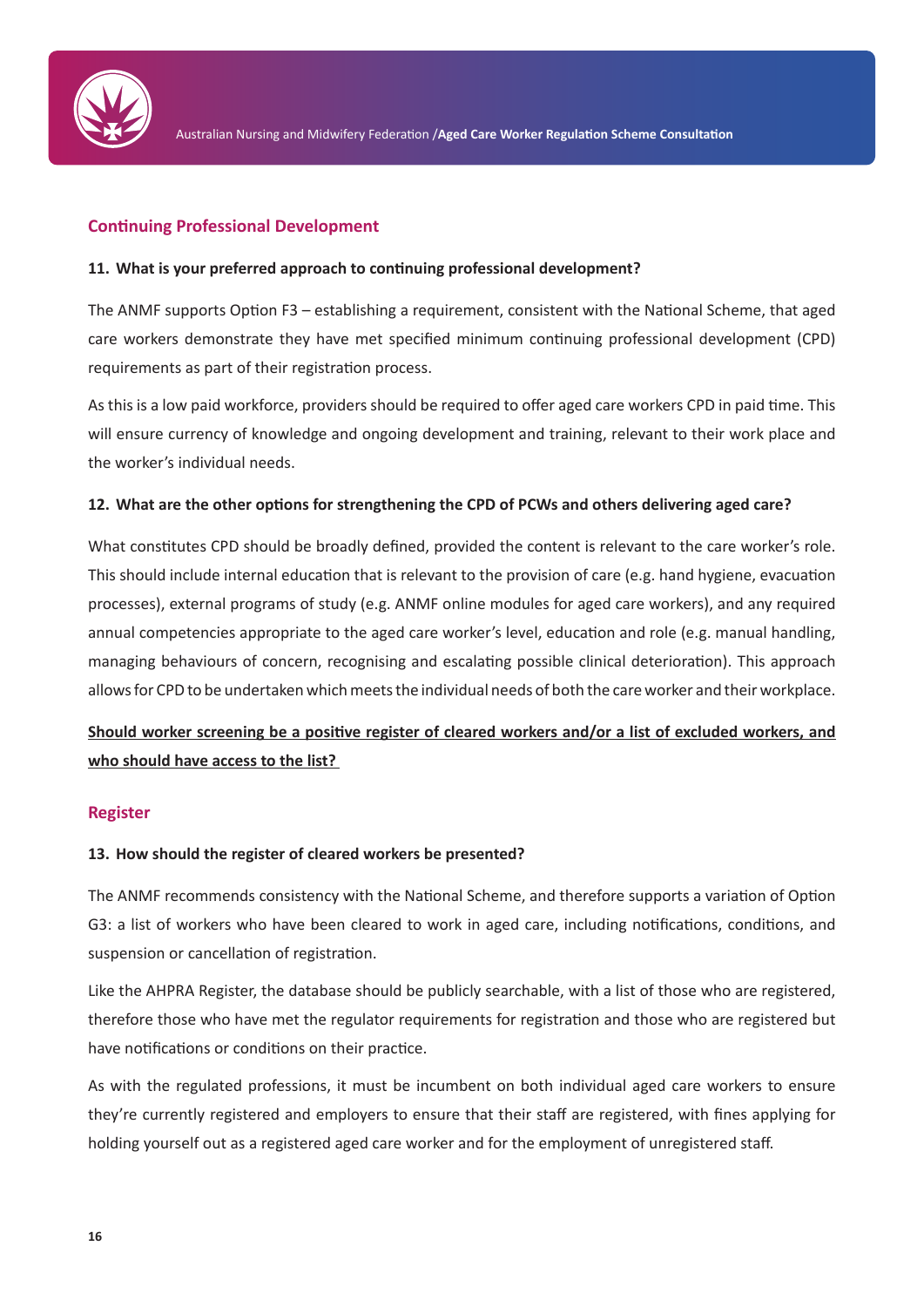

#### **What protections should be built into the scheme, particularly for aged care workers?**

Again, the ANMF recommends consistency with the National Scheme. Under this scheme a health practitioner can appeal certain decisions made by a National Board in relation to registration and decisions made as a result of the notifications process. The National Scheme will afford the aged care worker a legislated process for appeal, allowing for natural justice and procedural fairness.

**How should the scheme be managed?**

## **Regulatory Body**

## **14. What are the advantages and disadvantages of different bodies managing screening of all aged care workers and/or registration of PCWs?**

As noted in the Royal Commission into Aged Care Quality and Safety's interim findings, almost every aspect of the aged care system is currently fragmented.<sup>12</sup> The ANMF supports a process and regulatory framework that is integrated, comprehensive, transparent and consistent. Incorporating aged care workers into the existing National Scheme ensures that all aspects of regulation and registration are administered by a single authority.

The benefits of regulating aged care workers under the National Scheme through AHPRA and the NMBA include:

- The legislative framework and administrative arrangements for a national registration scheme are already in place, making the transition to regulation cost effective;
- The national regulator has existing mechanisms for notification and management of complaints and concerns, for administering and maintaining a public register, and administrative structures to enable these functions;
- The national scheme clearly links registration with the requirements to undertake standardised training via accreditation, and to continue developing knowledge and skills; and
- AHPRA has consistent core standards across all regulated professions, while allowing for development of specific registration standards consistent with the role.

<sup>12.</sup> Royal Commission into Aged Care Safety and Quality (2019) op. cit. p. 1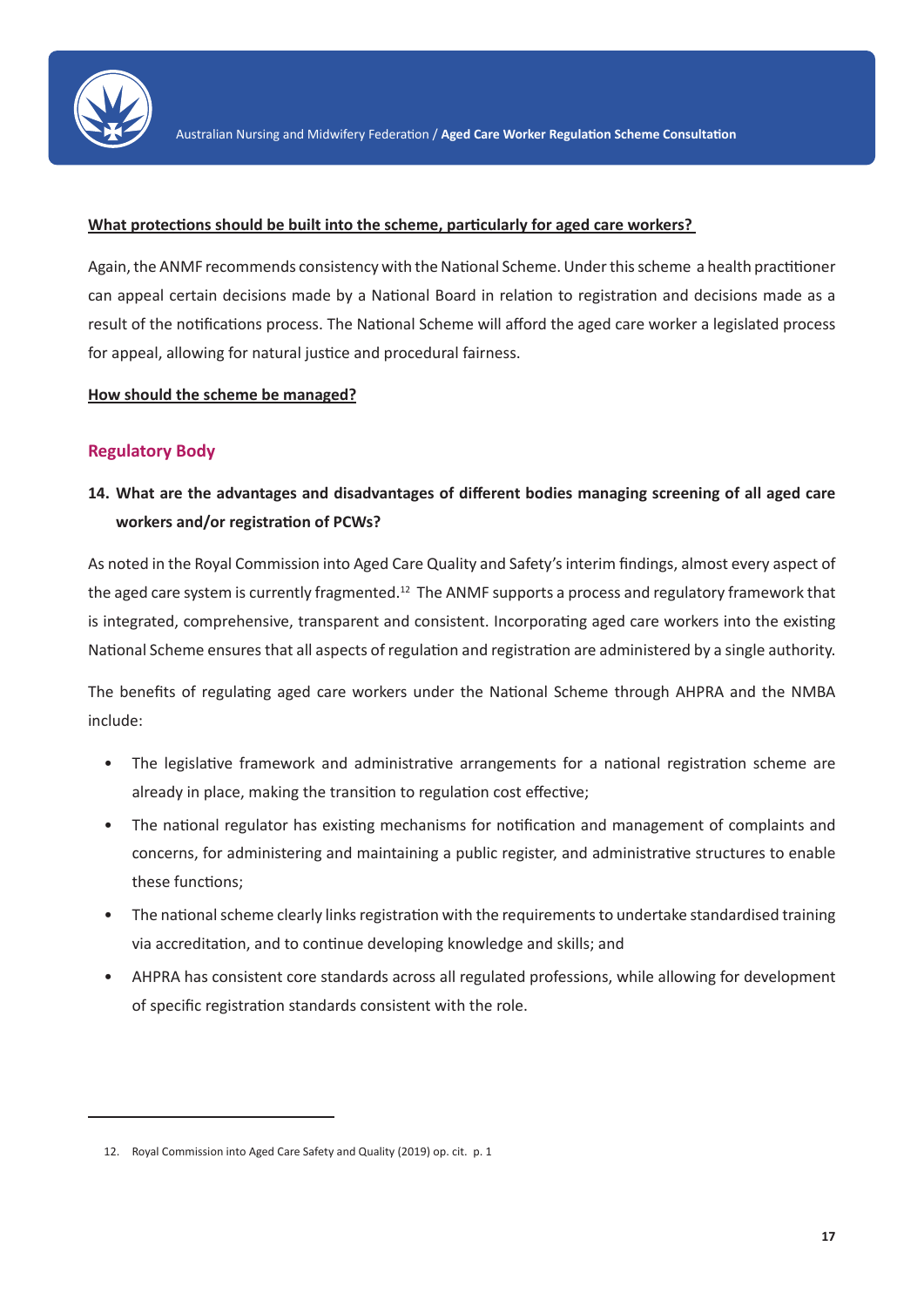

The ANMF does not believe there are any disadvantages to cohorting all aspects of regulation and registration to one national regulator. However, apportioning aspects of regulation and registration to multiple services increases the risk of vital information failing to be communicated between bodies in an efficient, coordinated, timely fashion. In addition, navigating different departments/organisations would make identifying and rectifying mistakes far more time consuming and onerous for aged care workers, employers, and the regulators themselves.

**How should the scheme intersect with other like schemes?** 

### **Intersection with Other Schemes**

**15. In principle, should a person cleared to work with people with a disability be automatically cleared to work in aged care?** 

#### **16. Are there any other clearances that should support automatic clearance in aged care?**

As outlined in this response, the ANMF is recommending that the workers included in this scheme should be those who are engaged to meet the assessed needs of a person's care plan that has been developed by a registered nurse or medical practitioner, irrespective of the setting in which care is delivered and how a worker is titled or employed. Therefore, the registration is based on the worker not the setting or the funding source. The workforce under this scheme would be able to provide care across aged care and disability provided the minimum qualification for registration offers education for the provision of care to both people with a disability as well as those requiring aged care. This would be necessary to enable the worker to be employed across both the aged care and disability sectors.

## **17. What are the relevant considerations regarding the interplay between AHPRA (and any other professional registrations) and PCW registration for aged care?**

As the ANMF is suggesting the regulation of aged care workers is administered by AHPRA and registration is with the NMBA this question is redundant.

## **Implementation and transition issues**

Although there are no consultation questions for this section, the ANMF wishes to provide commentary on the importance of managing the implementation of any new regulatory scheme for aged care workers. As has been highlighted throughout this submission the ANMF contends that aged care workers should be regulated by AHPRA and registered with the NMBA, under the National Law. This regulation needs to be undertaken in a strategic and informed manner that will mitigate risk and identify unintended consequences. The following principles need to underpin the national regulatory scheme for aged care workers: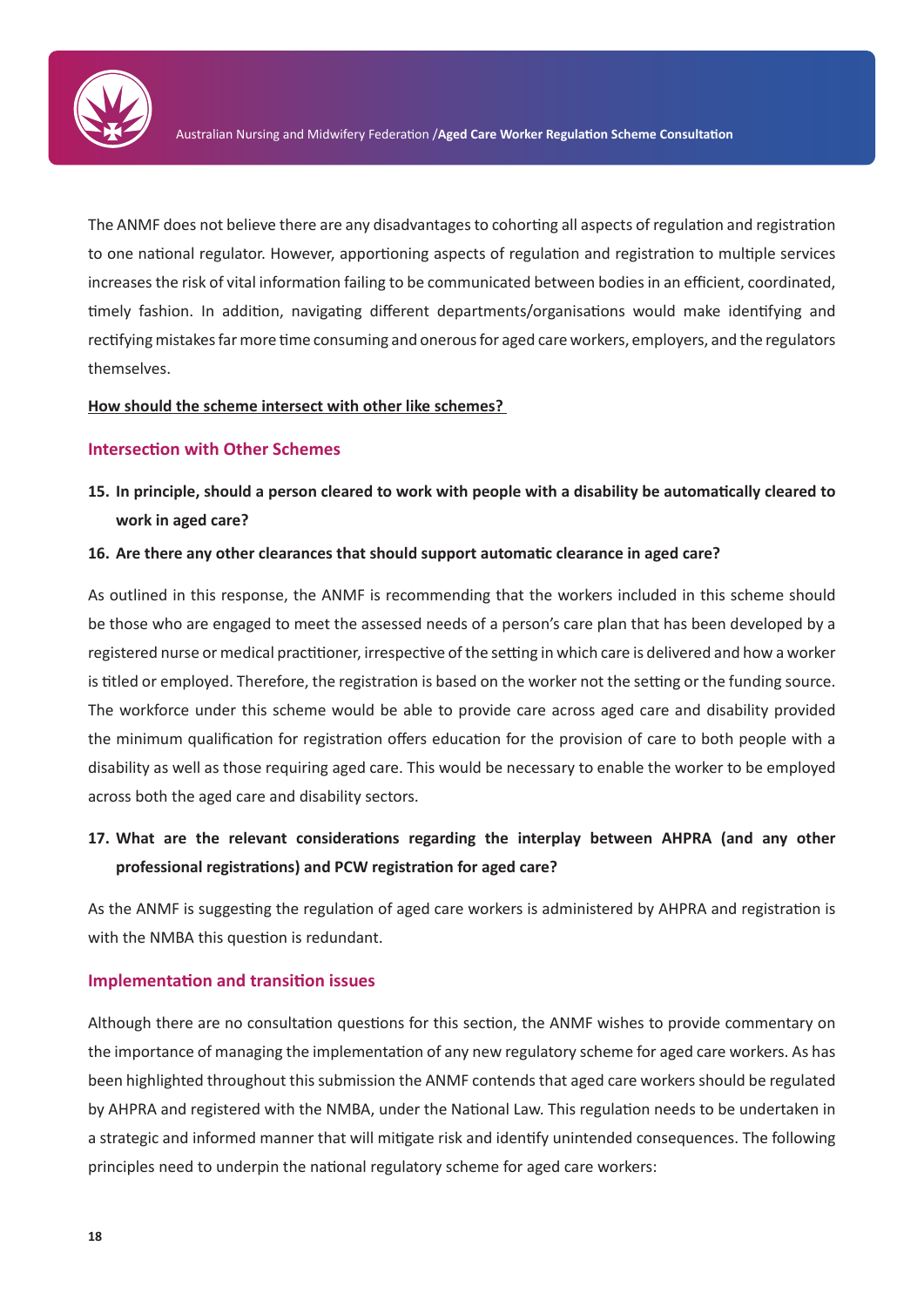

- Public safety must be maintained;
- Workforce numbers need to be sufficient to provide care needs for those people requiring aged care;
- Stable employment must be established and maintained;
- There must be a funded transition period to enable aged care workers to gain the minimum education level for registration;
- Grandfathering should be provided for aged care workers who have appropriate experience and education to be registered;
- There should be recognition of prior learning for the many and varied courses aged care workers may have completed;
- Ongoing communication and consultation with stakeholders including unions who represent aged care workers must be maintained; and
- Clear communication for aged care workers, their health practitioner colleagues, and employers about the new regulatory requirements should be provided.

AHPRA have implemented the regulatory scheme for 15 professions over a long period of time. They have also recently introduced Paramedicine into the national regulatory scheme. AHPRA understands how to administer and implement nationally consistent regulation for a new workforce. They also understand how to engage and consult with relevant stakeholders as required by the National Law. They are best placed to manage a national regulation scheme for aged care workers and will ensure the principles outlined above underpin the scheme.